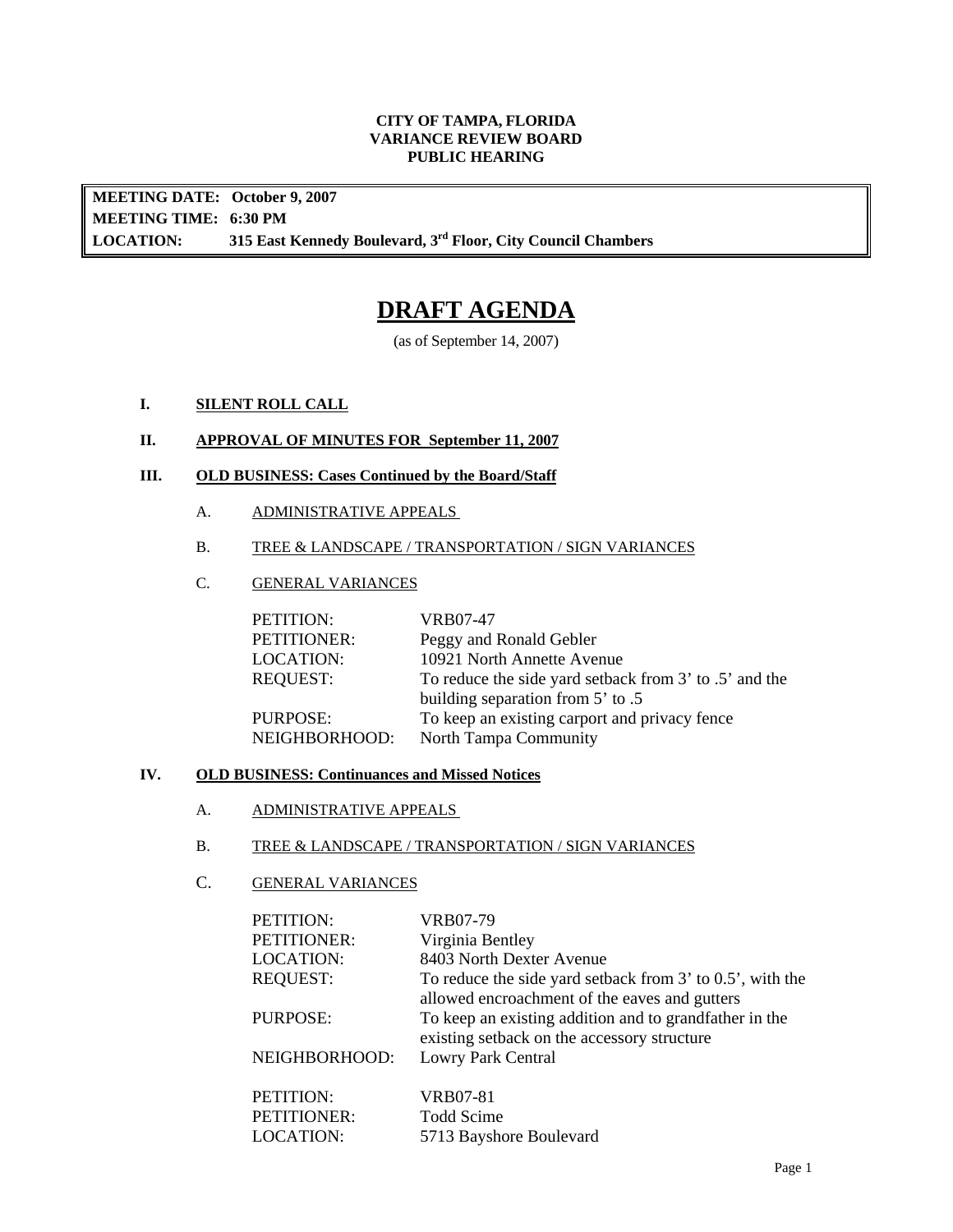| To increase the height of a structure from 35' to 39' |
|-------------------------------------------------------|
| To keep an existing single family residence           |
| <b>Ballast Point</b>                                  |
| VRB07-82                                              |
| Scime for Permits                                     |
| 5707 Bayshore Boulevard                               |
| To increase the height of a structure from 35' to 39' |
| To keep an existing single family residence           |
| <b>Ballast Point</b>                                  |
|                                                       |

# **V. NEW BUSINESS**

A. ADMINISTRATIVE APPEALS

### B. TREE & LANDSCAPE / TRANSPORTATION / SIGN VARIANCES

| PETITION:<br>PETITIONER: | VRB07-89<br>Tracy McMenimon and Marcos Ramos                                                                                                                                                                                                              |
|--------------------------|-----------------------------------------------------------------------------------------------------------------------------------------------------------------------------------------------------------------------------------------------------------|
| <b>LOCATION:</b>         | 3901 West Palmira Avenue                                                                                                                                                                                                                                  |
| <b>REQUEST:</b>          | To reduce the rear yard setback from 15' to 7' and the<br>corner yard setback from 15' to 6', with the allowed<br>encroachment of the eaves and gutters; and to reduce the<br>protective radius from a grand tree from 20' to 7' or to<br>remove the tree |
| <b>PURPOSE:</b>          | To construct a new single family residence                                                                                                                                                                                                                |
| NEIGHBORHOOD:            | Palma Ceia/Virginia Park                                                                                                                                                                                                                                  |

# C. **GENERAL VARIANCES**

| PETITION:        | VRB07-88                                                       |
|------------------|----------------------------------------------------------------|
| PETITIONER:      | Joel and Shannon Cantor                                        |
| <b>LOCATION:</b> | 132 West Davis Boulevard                                       |
| <b>REQUEST:</b>  | To reduce the rear yard setback from 20' to 10', with          |
|                  | the allowed encroachment of the eaves and gutters              |
| <b>PURPOSE:</b>  | To construct a residential addition                            |
| NEIGHBORHOOD:    | Davis Islands                                                  |
| PETITION:        | VRB07-90                                                       |
| PETITIONER:      | <b>Miguel Morales</b>                                          |
| <b>LOCATION:</b> | 6813 North 14 <sup>th</sup> Street                             |
| <b>REQUEST:</b>  | To reduce the rear yard setback from 20' to 3', with the       |
|                  | allowed encroachment of the eaves and gutters                  |
| PURPOSE:         | To keep an unpermitted addition                                |
| NEIGHBORHOOD:    | Old Seminole Heights                                           |
| PETITION:        | VRB07-91                                                       |
| PETITIONER:      | Alexander Halikoytakis                                         |
| <b>LOCATION:</b> | 216 Columbia Drive                                             |
| <b>REQUEST:</b>  | To reduce the front yard setback from $25'$ to $5'$ , with the |
|                  | allowed encroachment of the eaves and gutters                  |
| PURPOSE:         | To construct a residential addition                            |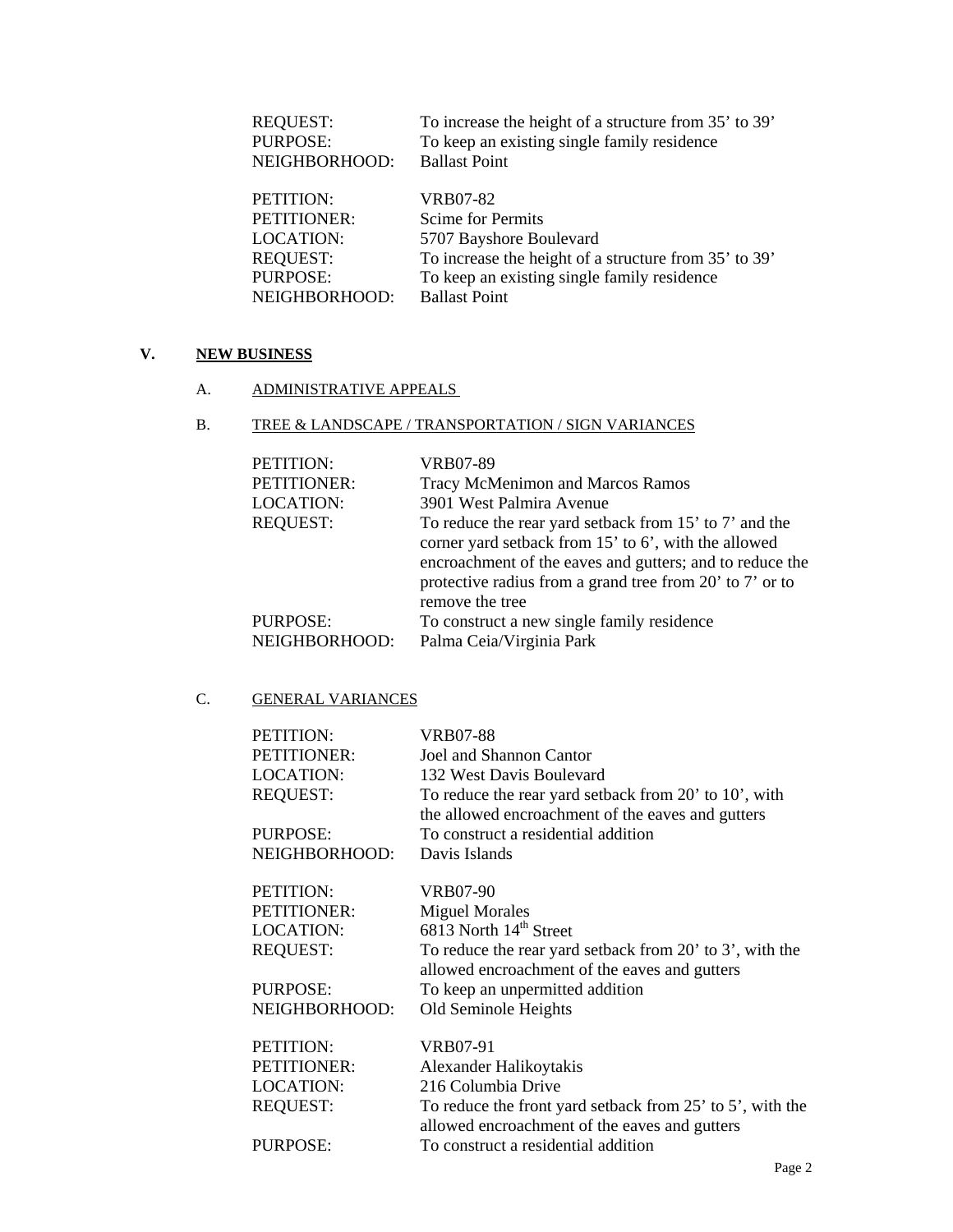| NEIGHBORHOOD:    | Davis Islands                                              |
|------------------|------------------------------------------------------------|
| PETITION:        | <b>VRB07-92</b>                                            |
| PETITIONER:      | William J Socher                                           |
| <b>AGENT:</b>    | John D Ehas                                                |
| <b>LOCATION:</b> | 3117 West Kensington Avenue                                |
| <b>REQUEST:</b>  | To reduce the rear yard setback from 20' to 3.5', with     |
|                  | the allowed encroachment of the eaves and gutters          |
| <b>PURPOSE:</b>  | To construct a residential addition                        |
| NEIGHBORHOOD:    | <b>Bayshore Beautiful</b>                                  |
|                  |                                                            |
| PETITION:        | <b>VRB07-93</b>                                            |
| PETITIONER:      | Annie R Egolf                                              |
| <b>AGENT:</b>    | Robert Byrd                                                |
| <b>LOCATION:</b> | 324 Columbia Avenue                                        |
| <b>REQUEST:</b>  | To reduce the north side yard setback from 7' to 4.5', the |
|                  | rear yard setback from 20' to 9' and the front yard 25' to |
|                  | 20.33'                                                     |
| <b>PURPOSE:</b>  | To construct a residential addition and vest existing      |
|                  | building                                                   |
| NEIGHBORHOOD:    | Davis Islands                                              |
| PETITION:        | <b>VRB07-94</b>                                            |
| PETITIONER:      | <b>CIG</b> Real Estate                                     |
| <b>AGENT:</b>    | <b>URS</b> Corporation                                     |
| <b>LOCATION:</b> | 2202 North Westshore Boulevard, Suite 470A                 |
| <b>REQUEST:</b>  | To allow an awning to encroach into the setback by an      |
|                  | additional 2'                                              |
| <b>PURPOSE:</b>  | To allow for a non-structural awning to encroach into      |
|                  | the setback by two feet                                    |
| NEIGHBORHOOD:    | North Bon Air/Oakford Park                                 |
| PETITION:        | <b>VRB07-95</b>                                            |
| PETITIONER:      | Kenneth Johnson                                            |
| <b>AGENT:</b>    | <b>Anthony Galarza</b>                                     |
| LOCATION:        | 3516 West Rogers Avenue                                    |
| <b>REQUEST:</b>  | To reduce the rear yard setback from 20' to 15.1', with    |
|                  | the allowed encroachment of the eaves and gutters          |
| PURPOSE:         | To construct a single family home                          |
| NEIGHBORHOOD:    | Gandy/Sunbay South                                         |
| PETITION:        | <b>VRB07-96</b>                                            |
| PETITIONER:      | Robert and Pamela Huntley                                  |
| <b>LOCATION:</b> | 5126 Sterling Manor Drive                                  |
| <b>REQUEST:</b>  | To reduce the rear yard setback from 20' to 11', with the  |
|                  | allowed encroachment of the eaves and gutters              |
| PURPOSE:         | To construct a residential addition                        |
| NEIGHBORHOOD:    | <b>Sterling Manor/Tampa Palms</b>                          |
|                  |                                                            |
| PETITION:        | <b>VRB07-97</b>                                            |
| PETITIONER:      | Craig and Vicki Linn                                       |
| <b>LOCATION:</b> | 2929 West Lawn Avenue                                      |
| <b>REQUEST:</b>  | To reduce the rear yard setback from 20' to 5'             |